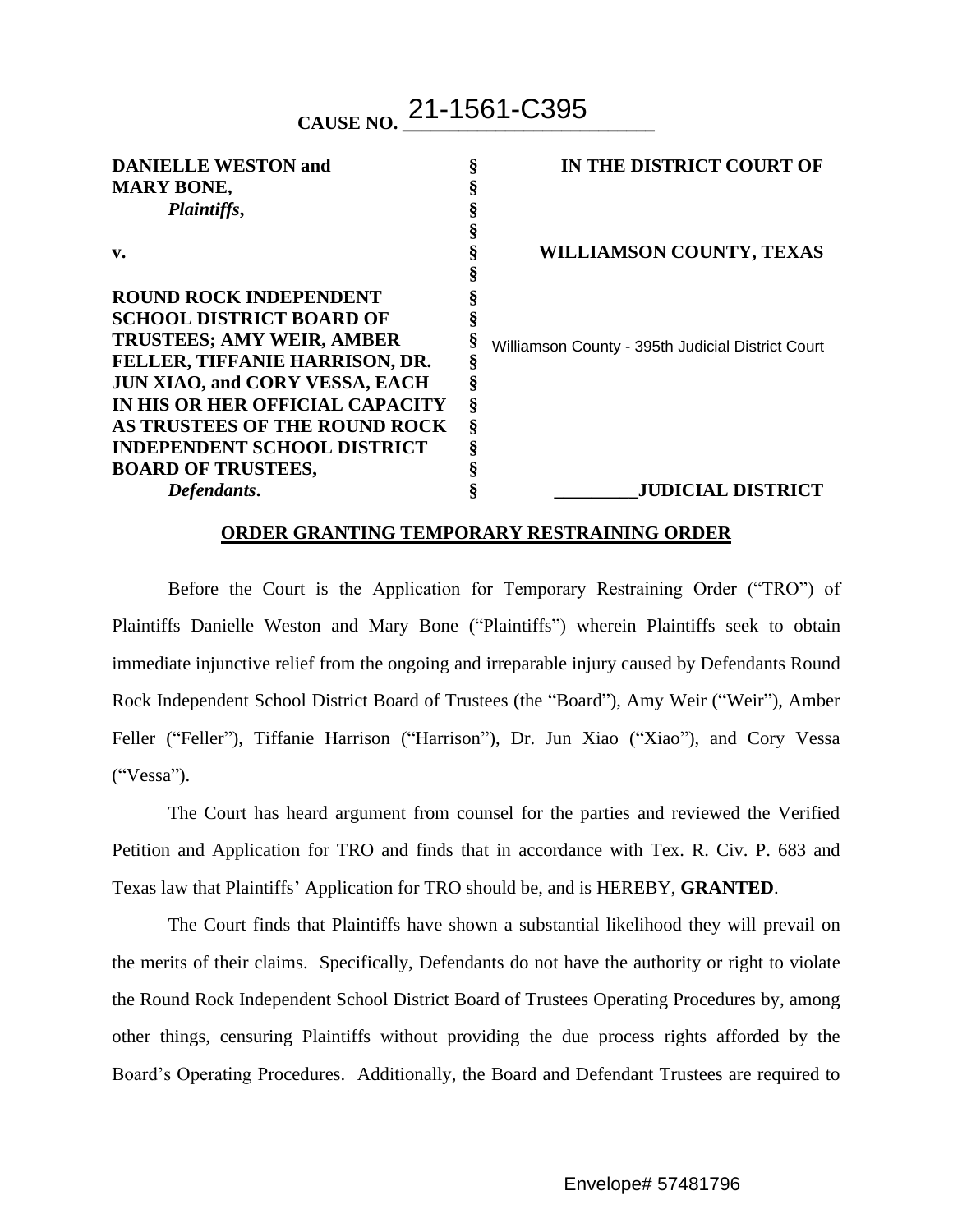provide the due process rights afforded to Plaintiffs by the U.S. and Texas Constitutions, the Texas Government Code, and state law. The Court finds a substantial threat of irreparable harm if the injunctive relief requested is not granted, in particular the reputational harm and inability of Plaintiffs to fulfill their obligations as Trustees, that granting this TRO is proper and necessary to preserve the status quo, that the foregoing injuries cannot be compensated fully and adequately by money damages because they would be extremely difficult to measure by a certain pecuniary standard, and that if the Court does not issue this temporary restraining order, Plaintiffs may be irreparably injured were Defendants to continue their unlawful conduct by publicly censuring Plaintiffs on September 22, 2021.

The Court finds that Plaintiffs lack an adequate remedy at law because legal remedies alone will not be able to fully, finally, and equally provide them total relief if this TRO is not granted pending a temporary injunction hearing. Specifically, the Court finds that should Defendants publicly censure Plaintiffs based upon allegations concerning Plaintiffs' actions related to a legislative measure, then Plaintiffs are likely to suffer irreparable reputational harm, which could not be adequately remedied by monetary damages. In addition, because the vote on the censure is set to occur today, it would be impossible for Plaintiffs to properly prepare for and defend against Defendants' actions and, without a TRO, a court will not have the time or ability to adjudicate this matter before the harm occurs.

The Court further finds that the relief granted here imposes no greater restraint than is necessary to protect the legitimate interests of Plaintiffs.

THEREFORE, it is hereby ORDERED that Defendants are temporarily restrained from:

1. Publicly or privately censuring Plaintiffs Danielle Weston and Mary Bone at the September 22, 2021 Board meeting;

2. Violating the Round Rock Independent School District Board of Trustees Operating Procedures by taking a vote on censure before completing steps  $K(1)$  and  $K(2)$  of the Operating Procedures;

2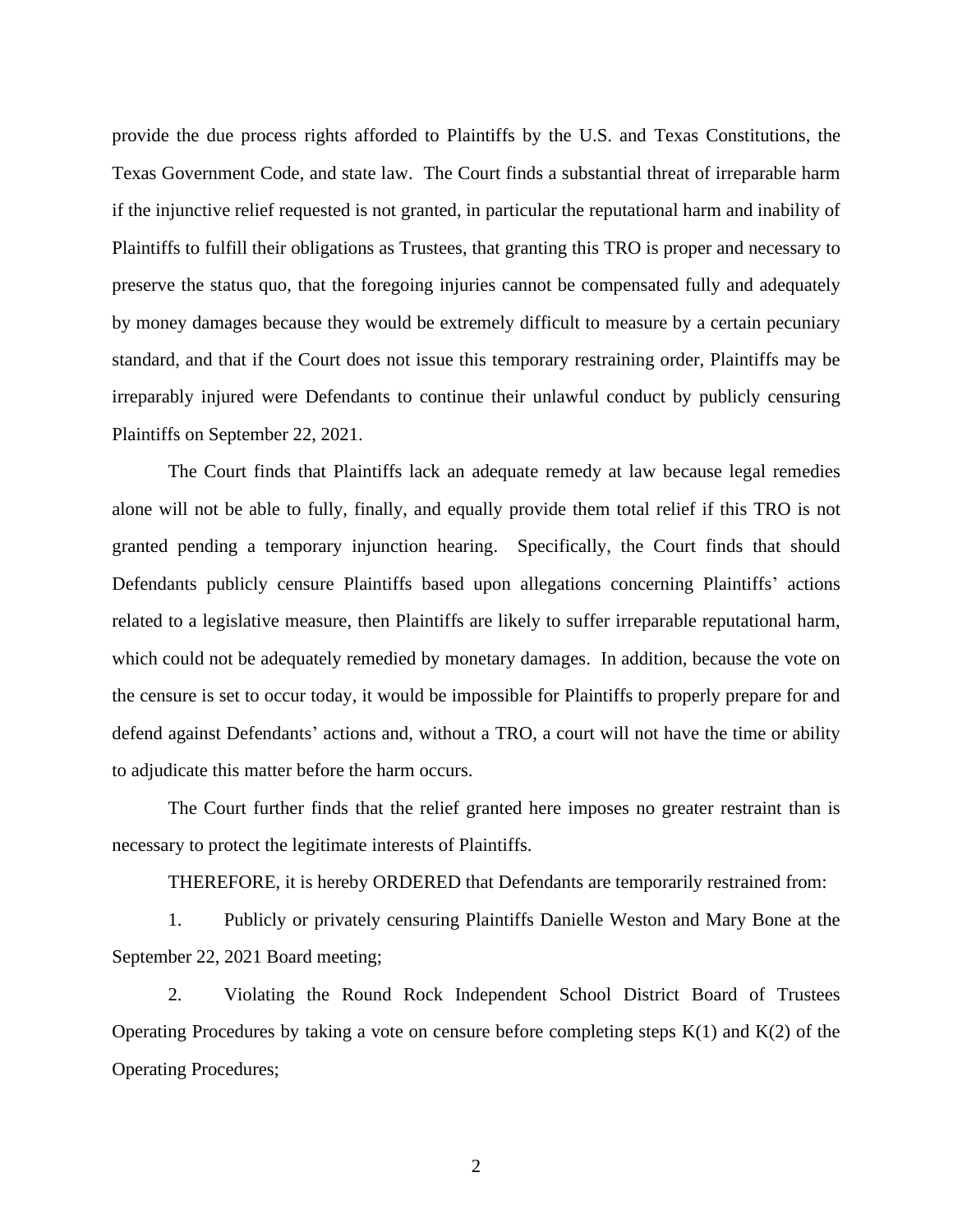3. Taking any actions that are contrary to the Round Rock Independent School District Board of Trustees Operating Procedures, the Texas Constitution, the U.S. Constitution, and the Texas Government Code § 572,059, including but not limited to censuring Plaintiffs Danielle Weston and Mary Bone at the September 22, 2021 Round Rock Independent School District Board of Trustees meeting.

It is FURTHER ORDERED that Defendants are restrained from destroying or spoliating any potentially relevant evidence, and to properly place a litigation hold including on all ESI.

It is FURTHER ORDERED that the Parties shall be entitled to conduct reasonable, limited, proportionate, and expedited discovery, including responding to up to 10 requests for production and 5 interrogatories within 5 business days of service of the same, and taking 2 depositions per side of no more than 3 hours each no later than 12 days of this Order.

This TRO shall be binding upon Defendants and all of those persons in active concert or participation with Defendants who receive actual notice of this Order.

It is FURTHER ORDERED that this TRO shall remain in full force and effect for 14 days unless extended for a longer time by consent or for good cause shown.

Bond is hereby set at \$100 because the Board is a governmental entity and there is no harm to the Board in not conducting a censure vote at its September 22, 2021 Board meeting.

A hearing to determine whether a temporary injunction should be entered in this matter that will be in full force and effect while this matter is pending before the Court for a trial on the merits is hereby set for  $\leftarrow$  Oct 6, 2021, 2021 at  $\frac{9:00}{2}$  a.m. / p.m.

SIGNED on September 22, 2021 at \_\_\_\_ a.m. / p.m.

9/22/2021 4:08:05 PM  $\frac{1}{2}$ 

PRESIDING JUDGE